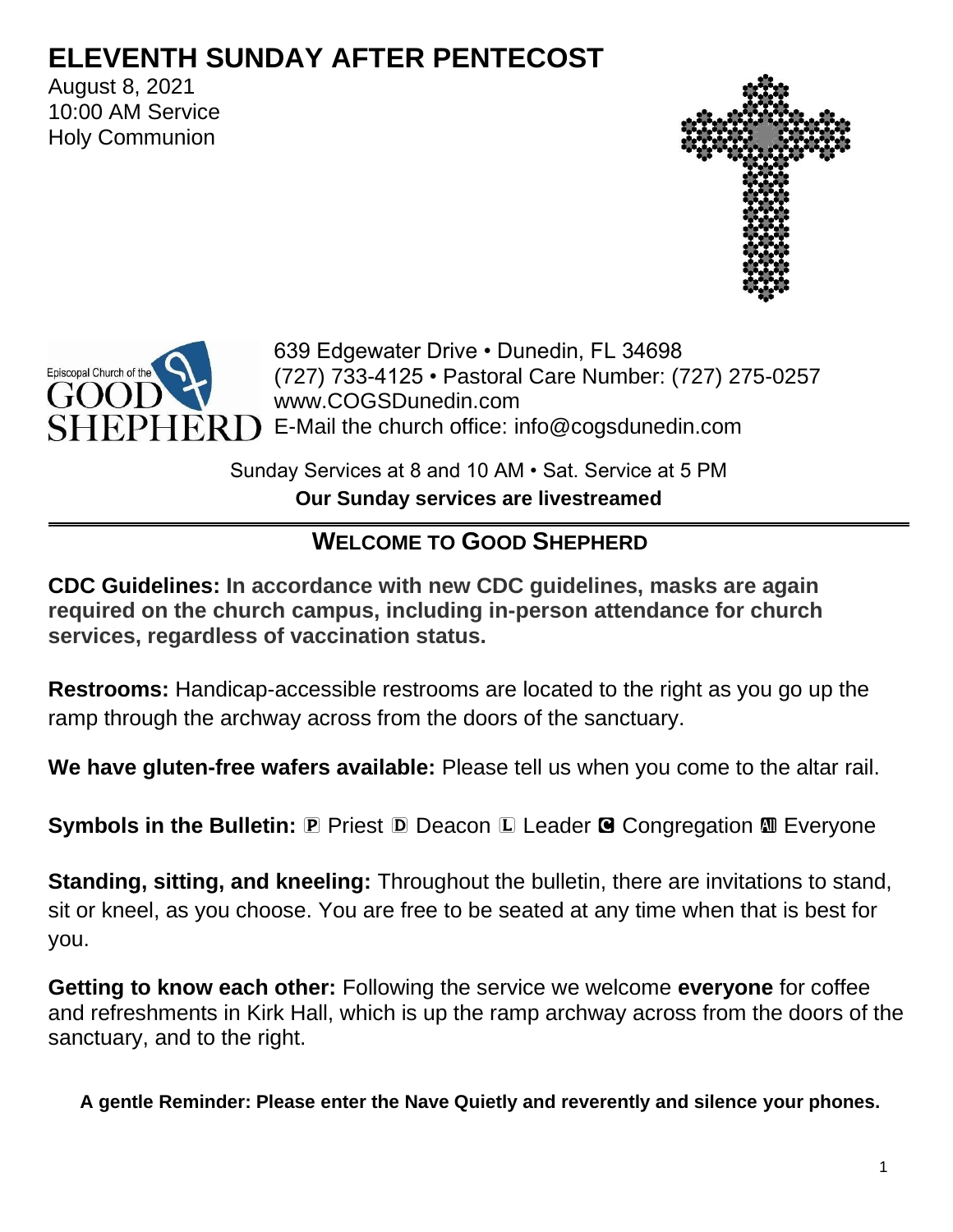#### **GATHERING FOR WORSHIP**

**PRELUDE** Come Away to the Skies "Middlebury" George Shearing

#### **WELCOME AND ANNOUNCEMENTS**

| <b>THE GATHERING HYMN</b> | Holy God We Praise Thy Name | H. 366 vs 1,2 |
|---------------------------|-----------------------------|---------------|
|                           |                             |               |

C

*Holy God we praise thy Name, Lord of all, we bow before thee; all on earth thy scepter claim, all in heaven above adore thee; Infinite thy vast domain, everlasting is thy reign.* 

*Hark, the loud celestial hymn angel choirs above are raising; cherubim and seraphim, in unceasing chorus praising, fill the heavens with sweet accord: holy, holy, holy Lord!*

**THE OPENING ACCLAMATION**

P Blessed be God: Father, Son, and Holy Spirit.

C **And blessed be God's kingdom, now and for ever. Amen.**

**Collect for Purity**

a **Almighty God, unto whom all hearts are open, all desires known, and from whom no secrets are hid. Cleanse the thoughts of our hearts by the inspiration of thy Holy Spirit, that we may perfectly love thee, and worthily magnify thy holy Name; through Christ our Lord. Amen.**

**THE COLLECT OF THE DAY**

- P The Lord be with you.
- C **And also with you.**
- P Let us pray… Grant to us, Lord, we pray, the spirit to think and do always those things that are right, that we, who cannot exist without you, may by you be enabled to live according to your will; through Jesus Christ our Lord, who lives and reigns with you and the Holy Spirit, one God, for ever and ever.

C **Amen**.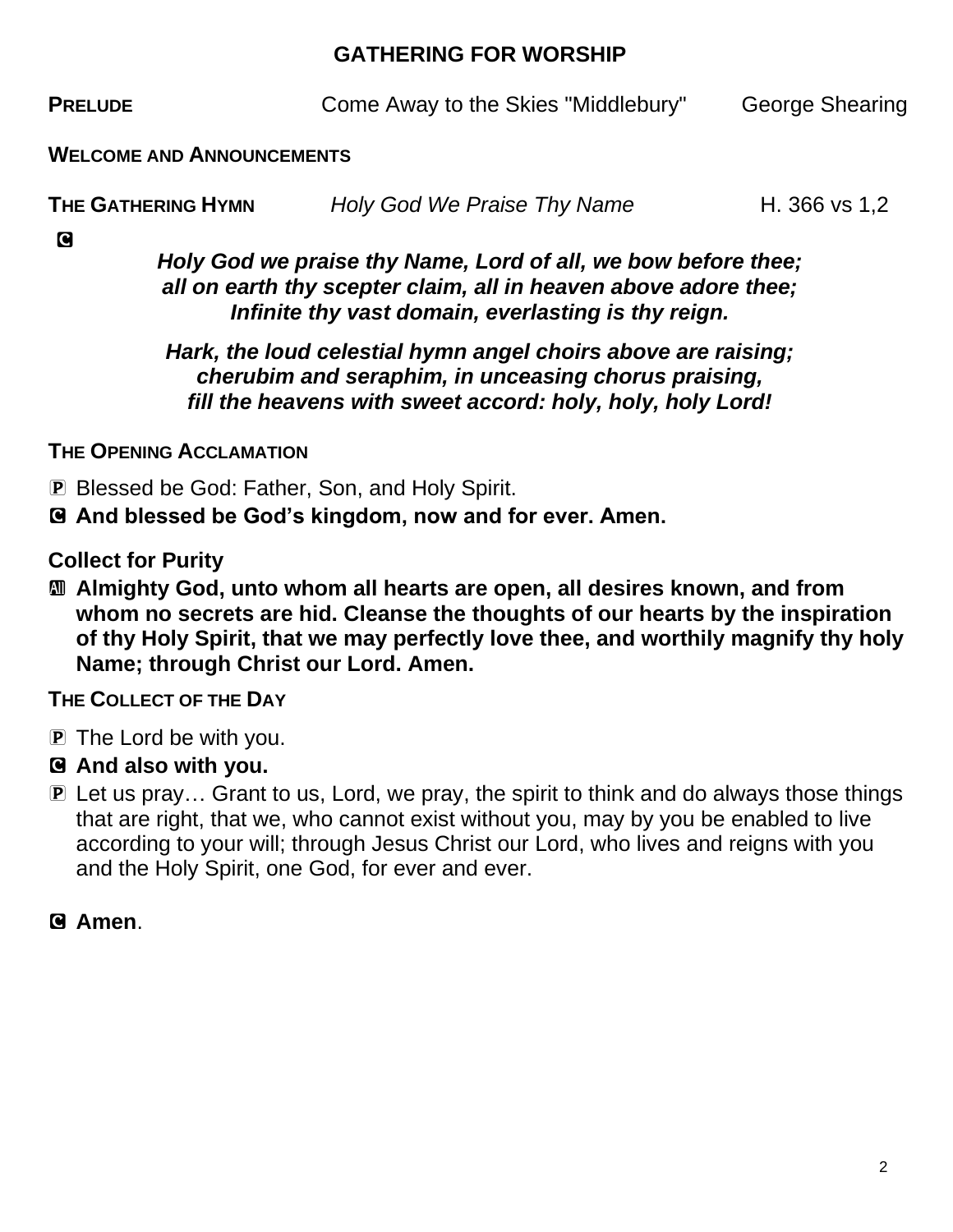# **THE WORD OF GOD**

**THE READINGS:** 2 Samuel 18: 5-9,15,31-33, Psalm 130, Ephesians 4:25-5:2, John 6:35, 41-51

# **The First Reading:**

L *The First Reading is taken from 2 Samuel chapter 18…*

The king, David, ordered Joab and Abishai and Ittai, saying, "Deal gently for my sake with the young man Absalom." And all the people heard when the king gave orders to all the commanders concerning Absalom. So the army went out into the field against Israel; and the battle was fought in the forest of Ephraim. The men of Israel were defeated there by the servants of David, and the slaughter there was great on that day, twenty thousand men. The battle spread over the face of all the country; and the forest claimed more victims that day than the sword. Absalom happened to meet the servants of David. Absalom was riding on his mule, and the mule went under the thick branches of a great oak. His head caught fast in the oak, and he was left hanging between heaven and earth, while the mule that was under him went on. And ten young men, Joab's armor-bearers, surrounded Absalom and struck him, and killed him. Then the Cushite came; and the Cushite said, "Good tidings for my lord the king! For the Lord has vindicated you this day, delivering you from the power of all who rose up against you." The king said to the Cushite, "Is it well with the young man Absalom?" The Cushite answered, "May the enemies of my lord the king, and all who rise up to do you harm, be like that young man." The king was deeply moved, and went up to the chamber over the gate, and wept; and as he went, he said, "O my son Absalom, my son, my son Absalom! Would I had died instead of you, O Absalom, my son, my son!"

The Word of the Lord.

<sup>C</sup> **Thanks be to God.**

**Metrical Psalm 130** *Tune: O Master Let Me Walk With Thee* H. 660 vs 1, 2,3,4

*Out of the depths we call to you, Lord, hear our voices, heed our prayer; Look with compassion on our plea, Weigh our petition, Lord, with care.*

*For if you note each sinful deed, Lord, who could stand when you appeared? With you forgiveness will be found, And therefore, Lord, you shall be feared.*

*More certainly than watchmen wait To see the daylight first appear, Do our souls wait upon the Lord; We wait in trust and holy fear.*

*O Israel, wait upon the Lord, For with the Lord is mercy found; Who pardons us of all our sin, In whom true liberty abounds.*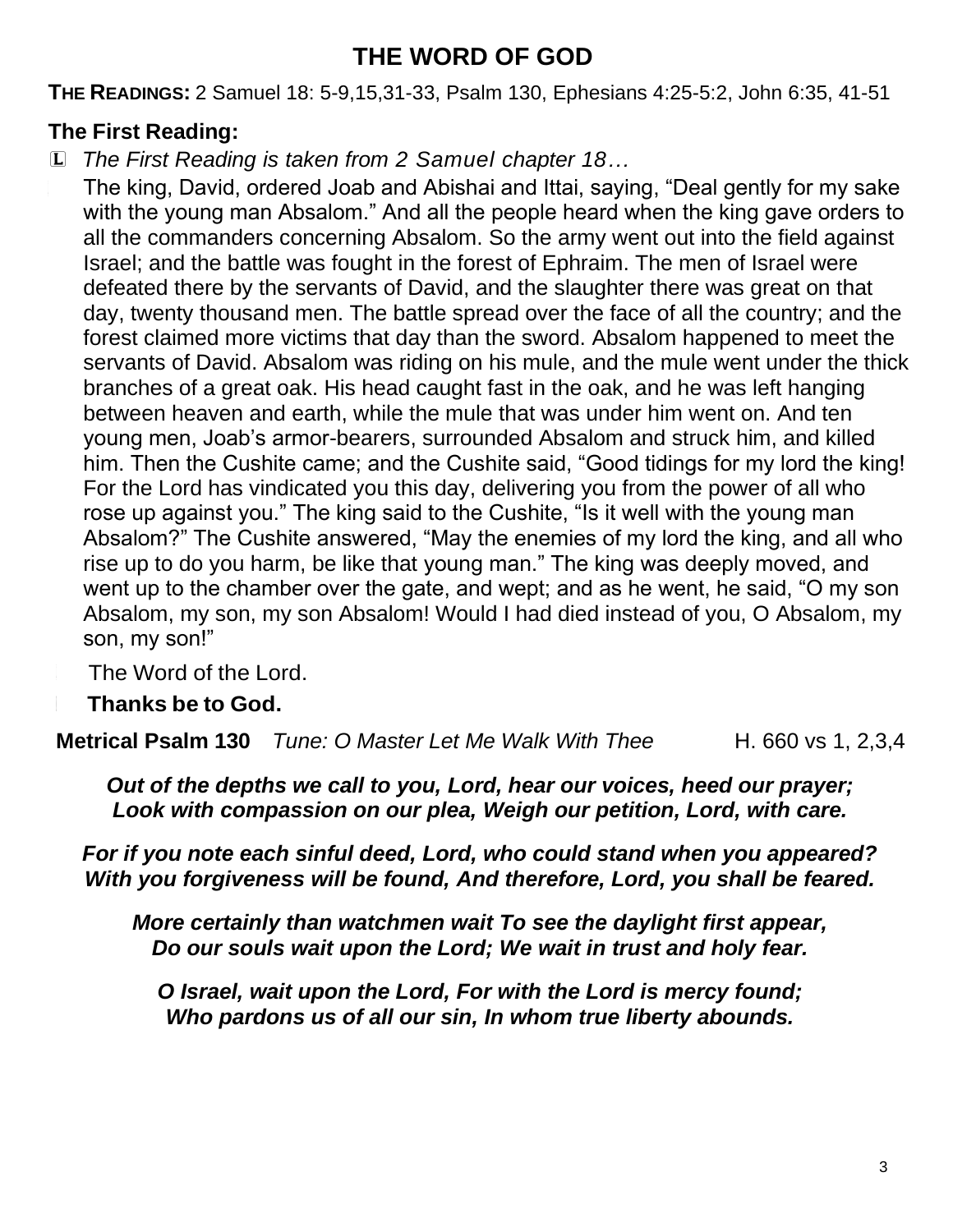## **The Second Reading**

L *The Second Reading is taken from Ephesians chapter 4…*

Putting away falsehood, let all of us speak the truth to our neighbors, for we are members of one another. Be angry but do not sin; do not let the sun go down on your anger, and do not make room for the devil. Thieves must give up stealing; rather let them labor and work honestly with their own hands, so as to have something to share with the needy. Let no evil talk come out of your mouths, but only what is useful for building up, as there is need, so that your words may give grace to those who hear. And do not grieve the Holy Spirit of God, with which you were marked with a seal for the day of redemption. Put away from you all bitterness and wrath and anger and wrangling and slander, together with all malice, and be kind to one another, tenderhearted, forgiving one another, as God in Christ has forgiven you. Therefore be imitators of God, as beloved children, and live in love, as Christ loved us and gave himself up for us, a fragrant offering and sacrifice to God.

The Word of the Lord.

#### <sup>C</sup> **Thanks be to God.**

**The Gospel Acclamation** *Word of God, Come Down on Earth*

# 510 Word of God, Come Down on Earth

**Liebster Jesu** 

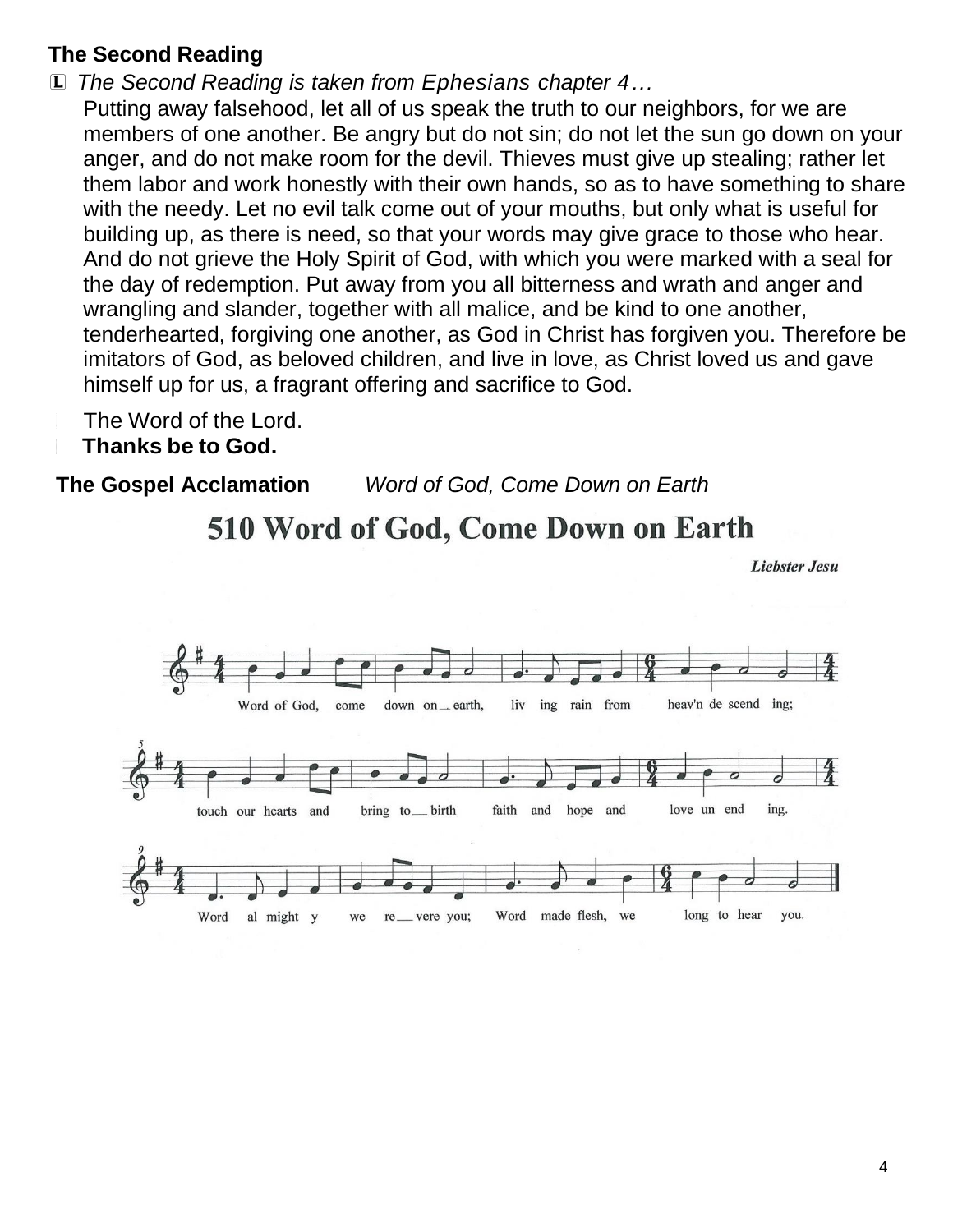#### **THE GOSPEL**

- D *The Holy Gospel of our Lord Jesus Christ according to John.*
- C **Glory to you, Lord Christ.**
- D Jesus said, "I am the bread of life. Whoever comes to me will never be hungry, and whoever believes in me will never be thirsty." Then the Jews began to complain about him because he said, "I am the bread that came down from heaven." They were saying, "Is not this Jesus, the son of Joseph, whose father and mother we know? How can he now say, 'I have come down from heaven'?" Jesus answered them, "Do not complain among yourselves. No one can come to me unless drawn by the Father who sent me; and I will raise that person up on the last day. It is written in the prophets, 'And they shall all be taught by God.' Everyone who has heard and learned from the Father comes to me. Not that anyone has seen the Father except the one who is from God; he has seen the Father. Very truly, I tell you, whoever believes has eternal life. I am the bread of life. Your ancestors ate the manna in the wilderness, and they died. This is the bread that comes down from heaven, so that one may eat of it and not die. I am the living bread that came down from heaven. Whoever eats of this bread will live forever; and the bread that I will give for the life of the world is my flesh."

The Gospel of the Lord.

## C **Praise to you, Lord Christ.**

**SERMON** The Rev. Whitney Burton

### **THE NICENE CREED**

C **We believe in one God, the Father, the Almighty, maker of heaven and earth, of all that is, seen and unseen.**

**We believe in one Lord, Jesus Christ, the only Son of God, eternally begotten of the Father, God from God, Light from Light, true God from true God, begotten, not made, of one Being with the Father. Through him all things were made. For us and for our salvation he came down from heaven: by the power of the Holy Spirit he became incarnate from the Virgin Mary, and was made man. For our sake he was crucified under Pontius Pilate; he suffered death and was buried. On the third day he rose again in accordance with the Scriptures; he ascended into heaven and is seated at the right hand of the Father. He will come again in glory to judge the living and the dead, and his kingdom will have no end.**

**We believe in the Holy Spirit, the Lord, the giver of life, who proceeds from the Father and the Son. With the Father and the Son he is worshiped and glorified. He has spoken through the Prophets. We believe in one holy catholic and apostolic Church. We acknowledge one baptism for the forgiveness of sins. We look for the resurrection of the dead, and the life of the world to come. Amen.**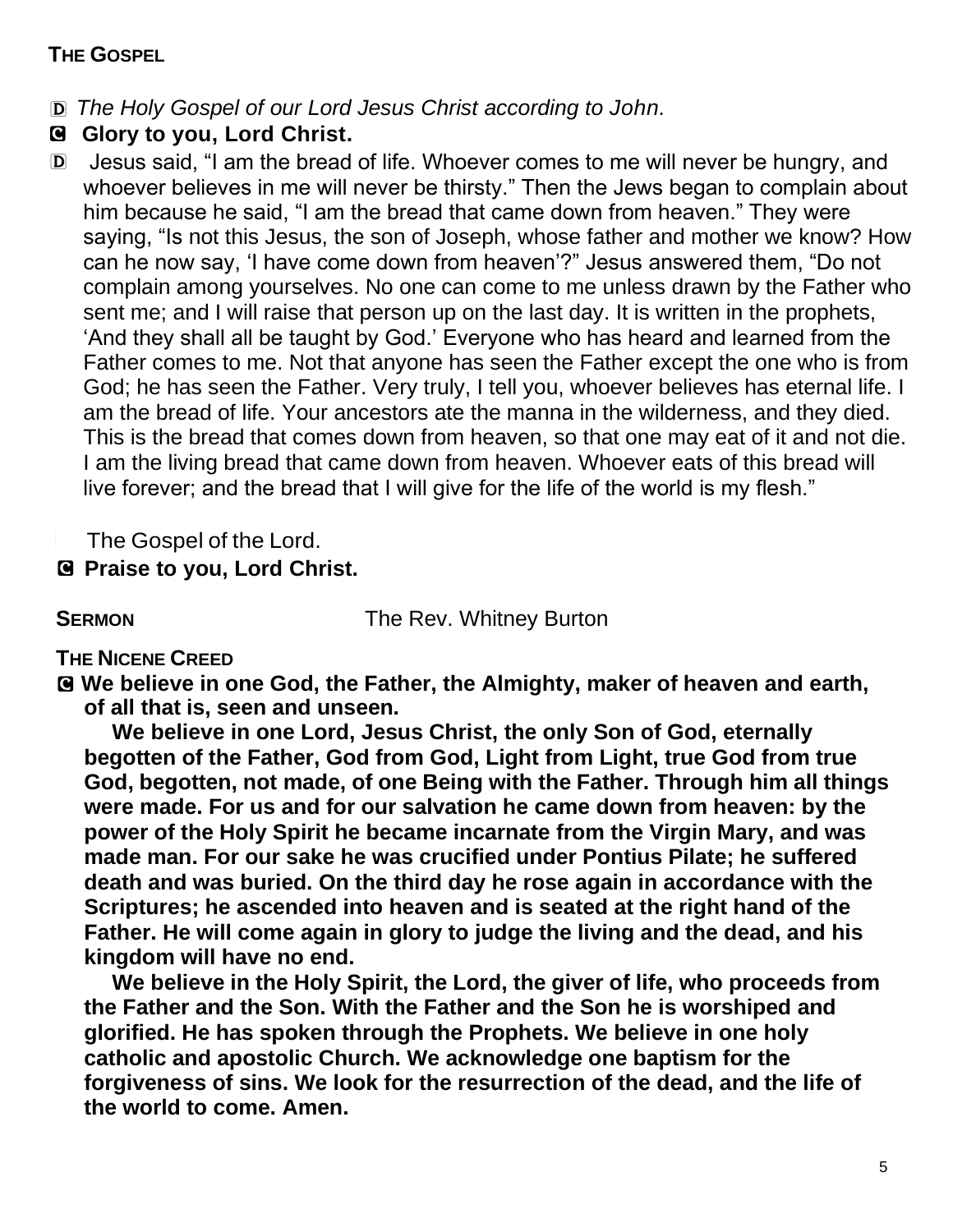## **THE PRAYERS OF THE PEOPLE**

- D Heavenly Father, you have promised to hear when we pray in the name of your Son. Therefore, in confidence and trust we pray for the Church.
- L Father, enliven the Church for its mission,

# C **that we may be salt of the earth and light to the world.**

Breathe fresh life into your people.

## C **Give us power to reveal Christ in word and action.**

We pray for the world: we pray for our elected leaders, and implore that you will lead us and every nation into the ways of justice and peace. God of truth, inspire with your wisdom those whose decisions affect the lives of others

## C **that all may act with integrity and courage.**

Give grace to all whose lives are linked with ours.

## C **May we serve Christ in one another, and love as he loves us.**

<sup>L</sup> We pray for the community, and for those in need. especially . . . [*add names from notebook*] and those we now namealoud or in our hearts [*leave time* ]. God of hope, comfort and restore all who suffer in body, mind or spirit, and make us willing agents of your compassion.

#### C **Strengthen us as we share in making people whole, that all may know the power of your healing love.**

We give you thanks for all the blessings of this life, especially the flowers given today to the Glory of God and for the birthdays this week for Tony Bowman, Paul Martin, Tony Hill and the anniversaries of Jeff & Gail Griffin, Cal & Marilyn Ringquist*.* Awaken in us a sense of wonder for the earth and all that is in it.

### C **Teach us to care creatively for its resources.**

<sup>L</sup> We remember those who have died and those who mourn (especially . . . [*add names from notebook*]). We remember with thanksgiving those near to us whose absence still leaves a hole in our hearts; I invite you to say their names, silently or aloud [*leave time .......................*]. We pray for all who have died in the faith of Christ, and those whose faith is known to you alone.

### C **Father, into your hands we commend them.**

L Lord, you have called us to serve you. We pray for ourselves and our ministries.

C **Grant that we may walk in your presence: your love in our hearts, your truth in our minds, your strength in our wills, until, at the end of our journey, we know the joy of our homecoming and the welcome of your embrace, through Jesus Christ our Lord.**

*(The Celebrant adds a concluding collect.)*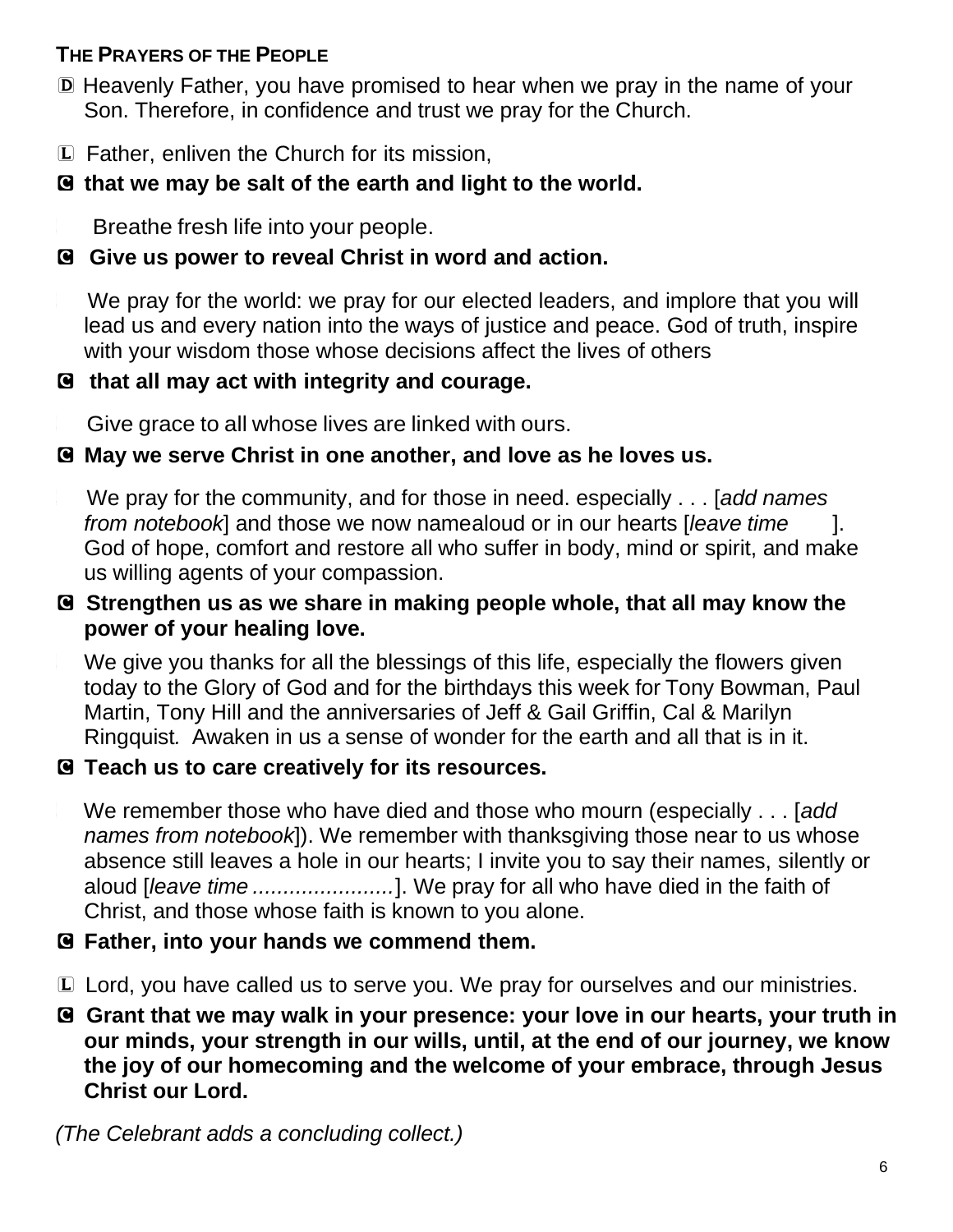#### **CONFESSION & ABSOLUTION:**

- D Let us confess our sins against God and our neighbor. *(Silence is kept.)*
- C **Most merciful God, we confess that we have sinned against you in thought, word, and deed, by what we have done, and by what we have left undone. We have not loved you with our whole heart; we have not loved our neighbors as ourselves. We are truly sorry and we humbly repent. For the sake of your Son Jesus Christ, have mercy on us and forgive us; that we may delight in your will, and walk in your ways, to the glory of your Name. Amen.**
- P Almighty God have mercy on you, forgive you all your sins through our Lord Jesus Christ, strengthen you in all goodness, and by the power of the Holy Spirit keep you in eternal life.

<sup>C</sup> **Amen**.

### **THE GREETING OF PEACE**

- P The peace of the Lord be always with you.
- C **And also with you.** (*All may greet one another in the name of the Lord.*)

# **THE HOLY COMMUNION**

#### **THE OFFERTORY SENTENCE**

**THE OFFERTORY** *Andante espressivo* Flor Peeters

### **THE PRESENTATION**

D We gladly present the fruits of our lives to the God who creates us, redeems us and sustains us. May we have the grace to use them to heal God's world.

**THE PRESENTATION HYMN** *For the Fruit of All Creation*

#### *For the harvests of the Spirit, thanks be to God. For the good we all inherit, thanks be to God. For the wonders that astound us, for the truths that still confound us, most of all, that love has found us, thanks be to God.*

**THE GREAT THANKSGIVING:** Eucharistic Prayer A

- P The Lord be with you.
- C **And also with you.**
- P Lift up your hearts.
- C **We lift them to the Lord.**
- P Let us give thanks to the Lord our God.
- C **It is right to give him thanks and praise.**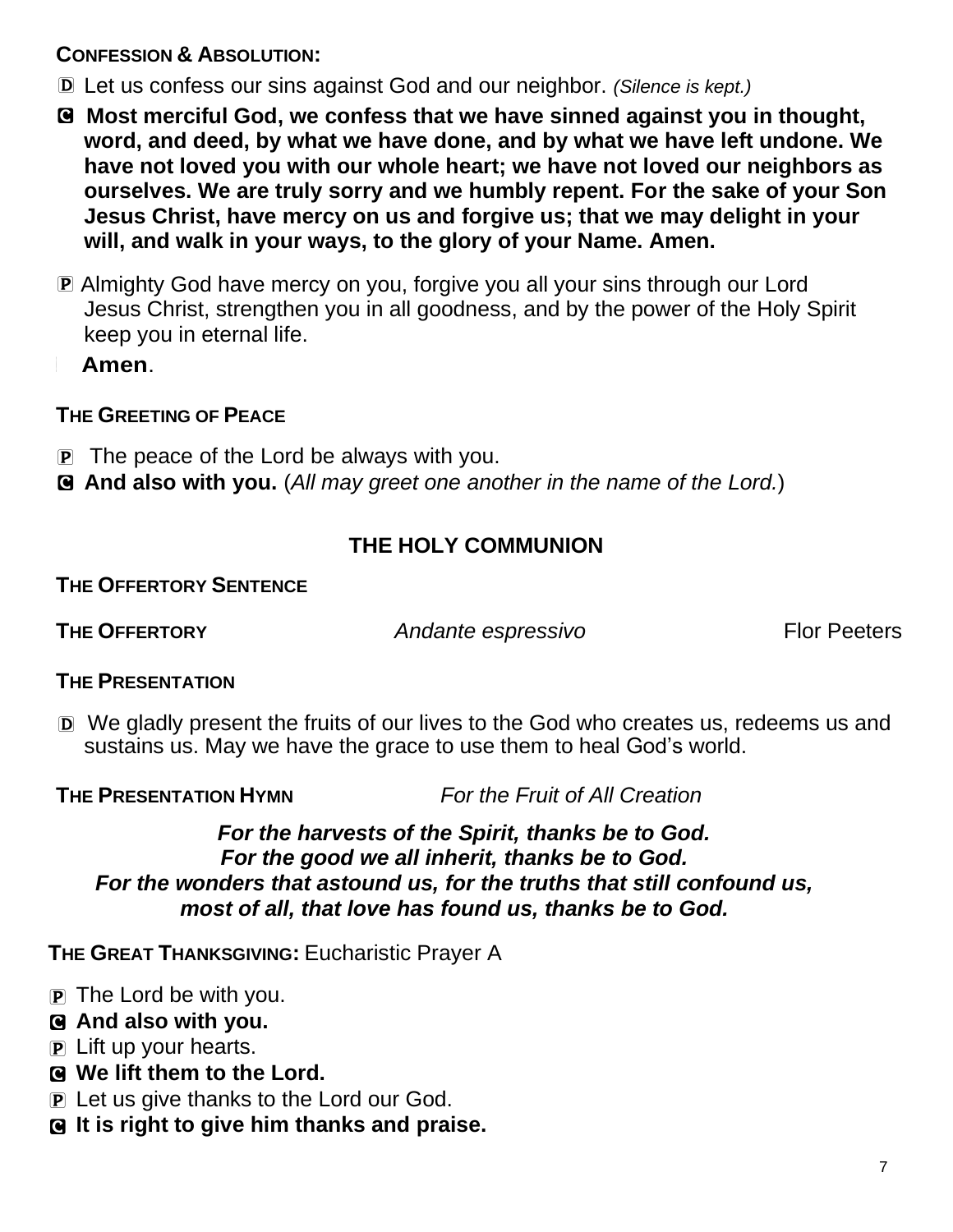- P It is right, and a good and joyful thing, always and everywhere to give thanks to you, Father Almighty, Creator of heaven and earth. For you are the source of light and life, you made us in your image, and called us to new life in Jesus Christ our Lord. Therefore, we praise you, joining our voices with Angels and Archangels and with all the company of heaven, who for ever sing this hymn to proclaim the glory of your Name:
- A **Holy, holy, holy Lord, God of power and might, S130 Holy, holy, holy Lord, God of power and might, heaven and earth are full, full of your glory. Hosanna in the highest. Hosanna in the highest. Blessed is he who comes in the name of the Lord. Hosanna in the highest. Hosanna in the highest.**

*[Please stand or kneel, as you choose.]*

P Holy and gracious Father: In your infinite love you made us for yourself, and, when we had fallen into sin and become subject to evil and death, you, in your mercy, sent Jesus Christ, your only and eternal Son, to share our human nature, to live and die as one of us, to reconcile us to you, the God and Father of all.

He stretched out his arms upon the cross, and offered himself, in obedience to your will, a perfect sacrifice for the whole world.

On the night he was handed over to suffering and death, our Lord Jesus Christ took bread; and when he had given thanks to you, he broke it, and gave it to his disciples, and said, "Take, eat: This is my Body, which is given for you. Do this for the remembrance of me."

P After supper he took the cup of wine; and when he had given thanks, he gave it to them, and said, "Drink this, all of you: This is my Blood of the new Covenant, which is shed for you and for many for the forgiveness of sins. Whenever you drink it, do this for the remembrance of me." Therefore we proclaim the mystery of faith:

### C **Christ has died. Christ is risen. Christ will come again.**

- P We celebrate the memorial of our redemption, O Father, in this sacrifice of praise and thanksgiving. Recalling his death, resurrection, and ascension, we offer you these gifts.
- P Sanctify them by your Holy Spirit to be for your people the Body and Blood of your Son, the holy food and drink of new and unending life in him. Sanctify us also that we may faithfully receive this holy Sacrament, and serve you in unity, constancy, and peace; and at the last day bring us with all your saints into the joy of your eternal kingdom.

All this we ask through your Son Jesus Christ: By him, and with him, and in him, in the unity of the Holy Spirit all honor and glory is yours, Almighty Father, now and for ever.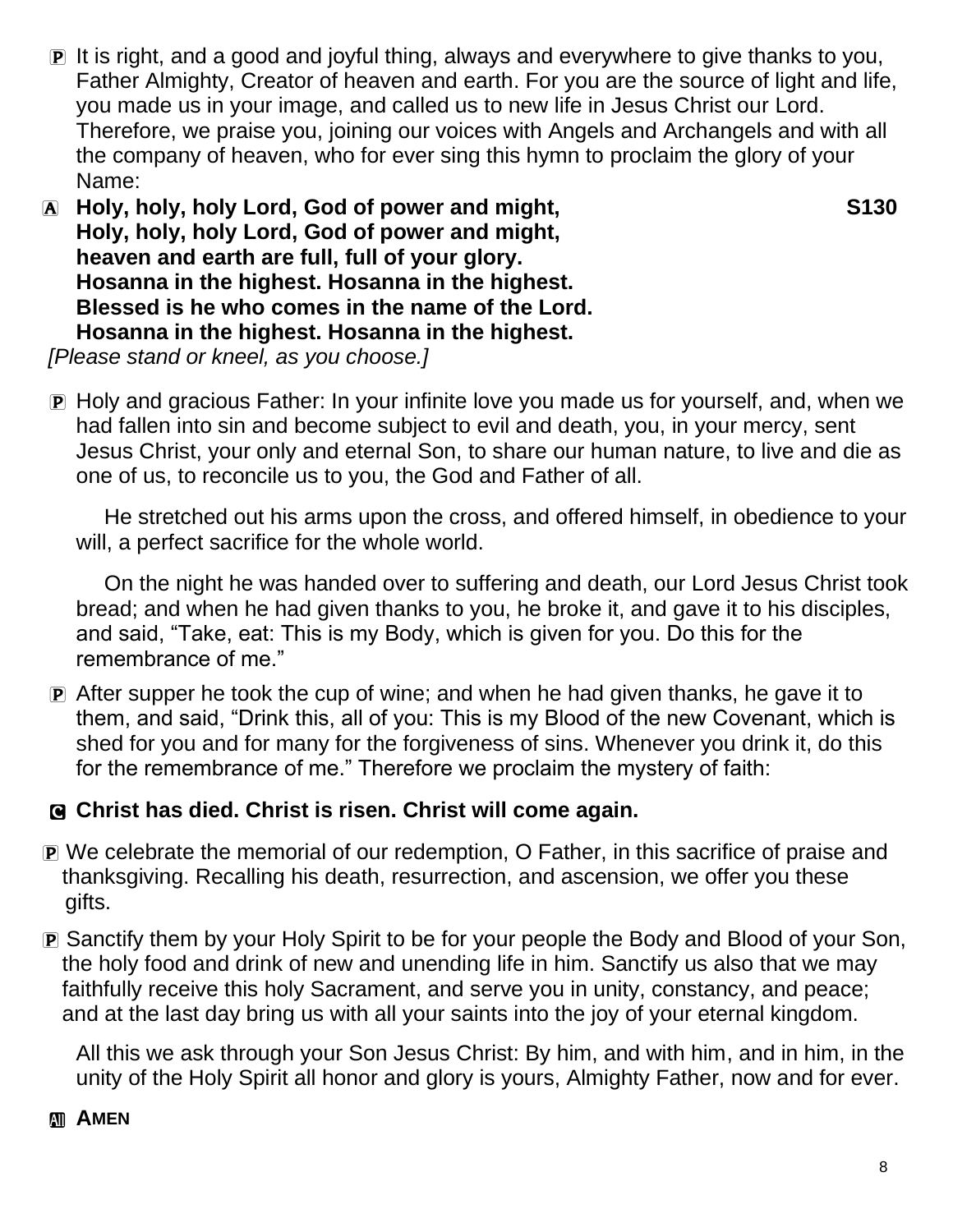#### **THE LORD'S PRAYER**

P And now as our Savior Christ has taught us, we are bold to say,

<sup>a</sup> **Our Father, who art in heaven, hallowed be thy Name, thy kingdom come, thy will be done, on earth as it is in heaven. Give us this day our daily bread. And forgive us our trespasses, as we forgive those who trespass against us. And lead us not into temptation, but deliver us from evil. For thine is the kingdom, and the power, and the glory, for ever and ever. Amen.**

#### **THE BREAKING OF THE BREAD**

P Alleluia! Christ our Passover is sacrificed for us;

#### C **Therefore let us keep the feast. Alleluia!**

**P** The Gifts of God for the People of God.

**COMMUNION** *How Beautiful are the Feet* G.F. Handel

*[Please remain seated.]*

**THE CHANT** *Taste and See*

#### *Taste and see, taste and see the goodness of the Lord. Oh, taste and see, taste and see the goodness of the Lord, of the Lord.*

**THE PRAYER AFTER COMMUNION**

Let us pray...

C **Almighty and everliving God, we thank you for feeding us with the spiritual food of the most precious Body and Blood of your Son our Savior Jesus Christ; and for assuring us in these holy mysteries that we are living members of the Body of your Son, and heirs of your eternal kingdom. And now, Father, send us out to do the work you have given us to do, to love and serve you as faithful witnesses of Christ our Lord. To him, to you, and to the Holy Spirit, be honor and glory, now and for ever. Amen.**

**THE BLESSING**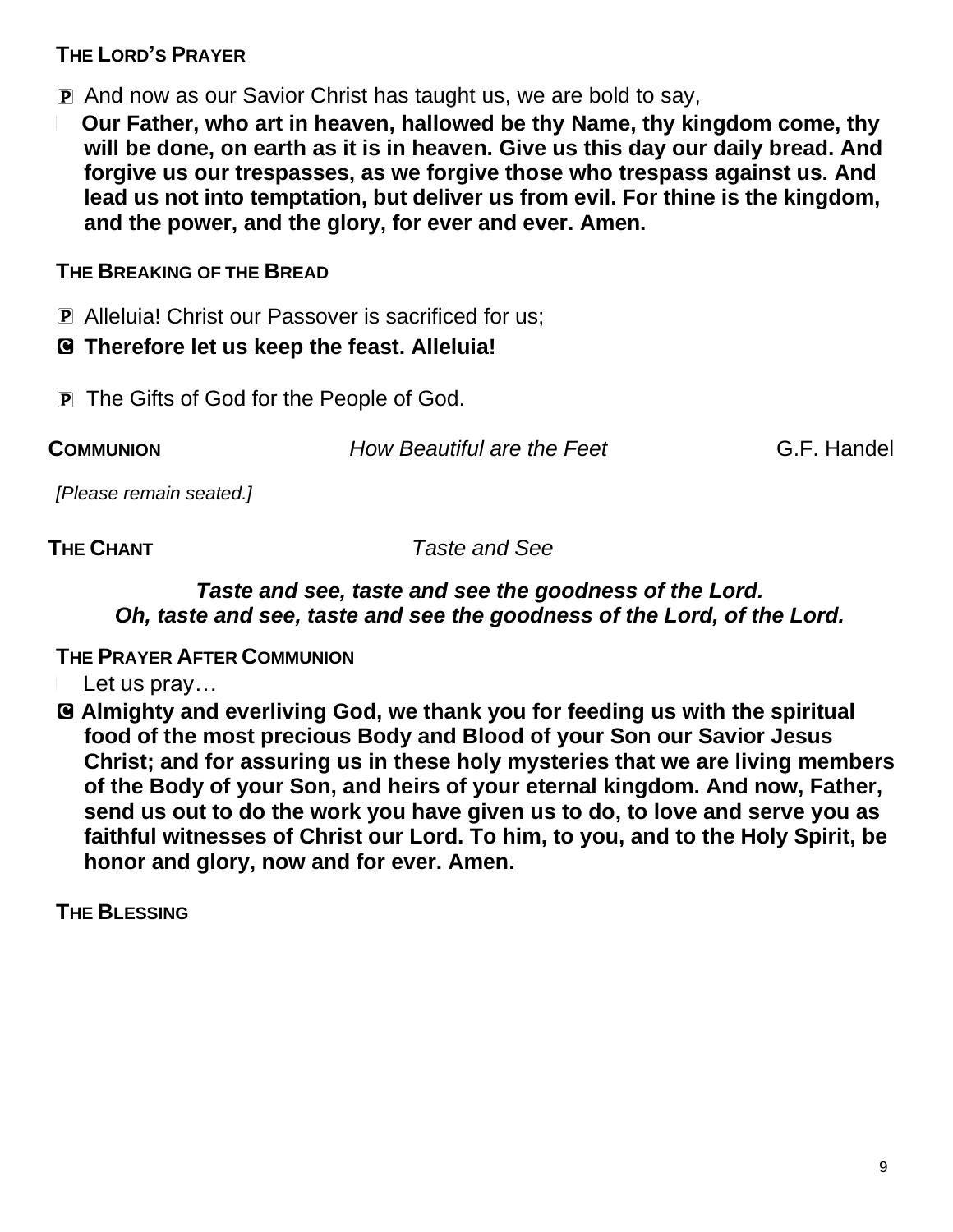*Rejoice, the Lord is King! Your Lord and King adore! Rejoice, give thanks, and sing, and triumph evermore. Lift up your heart; lift up your voice! Rejoice, again I say, rejoice!*

*Our Savior, Jesus, reigns, the God of truth and love; when he had purged our stains, he took his seat above. Lift up your heart; lift up your voice! Rejoice, again I say, rejoice!*

*Rejoice in glorious hope! For Christ, the Judge, shall come and gather all the saints to their eternal home. Lift up your heart; lift up your voice! Rejoice, again I say, rejoice!*

**THE DISMISSAL**

**P** Go in peace to love and serve the Lord!

#### C **Thanks be to God!**

**THE POSTLUDE** *Toccata on "Darwall's 148th" Rejoice the Lord is King* G. Young